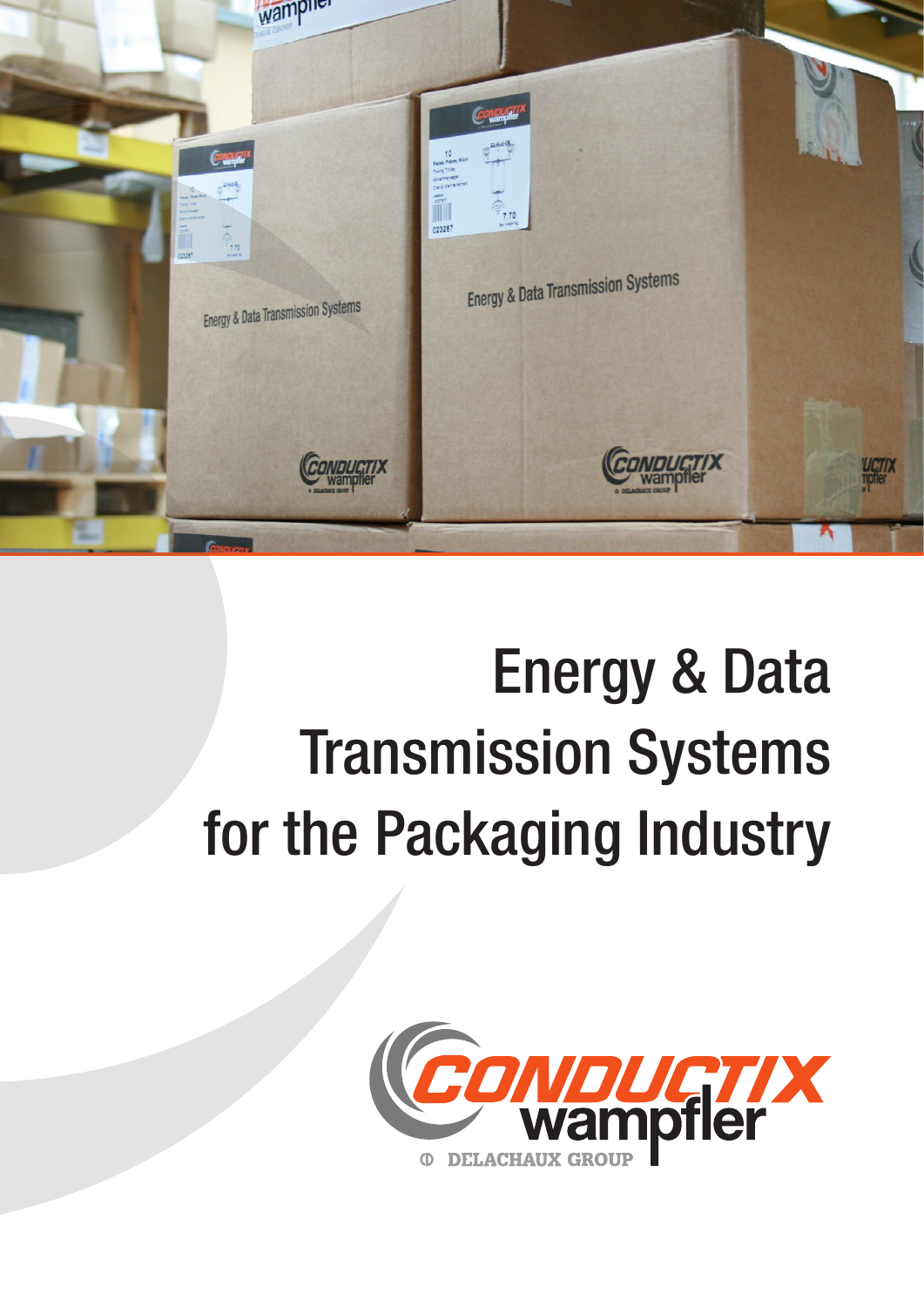

Energy & Data Transmission Systems for the Packaging Industry

## A complete range of solutions

for all kinds of packaging machines



...Energy Guiding Chains, Conductor Rails, Slip Rings, for:

- Wrapping machines
- Filling / Bottling machines
- Capping machines
- Labelling machines
- Palletizers
- Seaming machines
- Blistering machines
- Casepackers...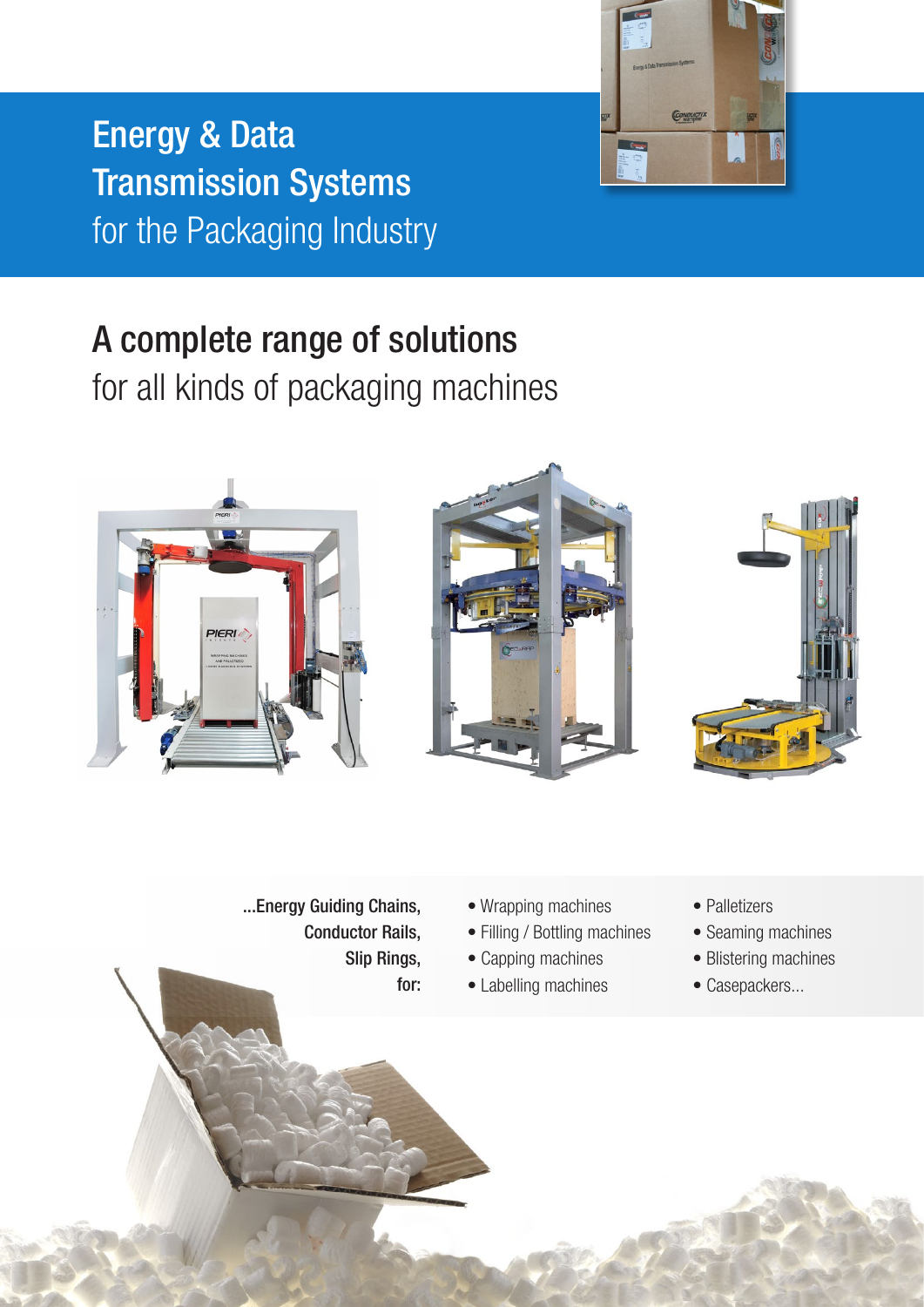### Conductix-Wampfler can offer integrated solutions for transmitting Energy & Data with a complete product range:

#### Conductor Rails

- Wide conductor rail range to transmit power, control and data signals
- High safety due to finger safe conductor rails
- Pre-bent conductor rails available for an easy and fast installation
- Double current collectors for contact redundancy
- Large range of brush types to transmit critical signals
- Possibility to use POWERTRANS® as an option to transmit Profibus signals (several interfaces available)
- Special hanger clamps that can be clipped into a profile



#### FORJ – Fiber Optic Rotary Joints



- POF (Plastic Optical Fiber)
- 1 or 2 passive and independent channels
- Contactless No wear Long life
- No electro-magnetic disturbances
- High Data Rate
- High and constant signal quality
- No micro-interruptions
- High resistance to vibrations and shocks
- IP65

#### IPT® – Inductive Power Transfer

- Inductive power and data transfer as an alternative to conductive solutions
- High safety (fully insulated, impossible to touch exposed contact)
- Unlimited speed due to the absence of mechanical contacts
- Maintenance free (no mechanical wear parts)
- Suitable for sensitive and harsh environments (e.g. in pharmaceutical industry, food industry, cement industry)
- No noise due to absence of contact



#### Energy Guiding Chains

- Solutions for the transmission of power, control and data signals
- Robust and reliable drag chains designed for a 24/7 operation
- High speed possible
- Different link designs (mono and modular, with or without snap bars)
- Complete range of sizes, widths and bending radii for the packaging industry
- Possibility to get complete preassembled cable chains as a turn-key plug & play solution

#### Slip Rings

#### Up to:

- 500 rpm
- IP68
- 300 rings (Brass or Silver/ Gold plated)
- 690 V / 3000 A
- "Blind" or "Free inner hole" version
- Vertical or Horizontal mounting
- Brushes or gold wires
- Available with flying leads, terminal box or connectors
- Power and data/signals transmission  $(IndEth1000 - up to 1 Gbps)$
- Available in combination with fluidic joints for air/ liquid passage